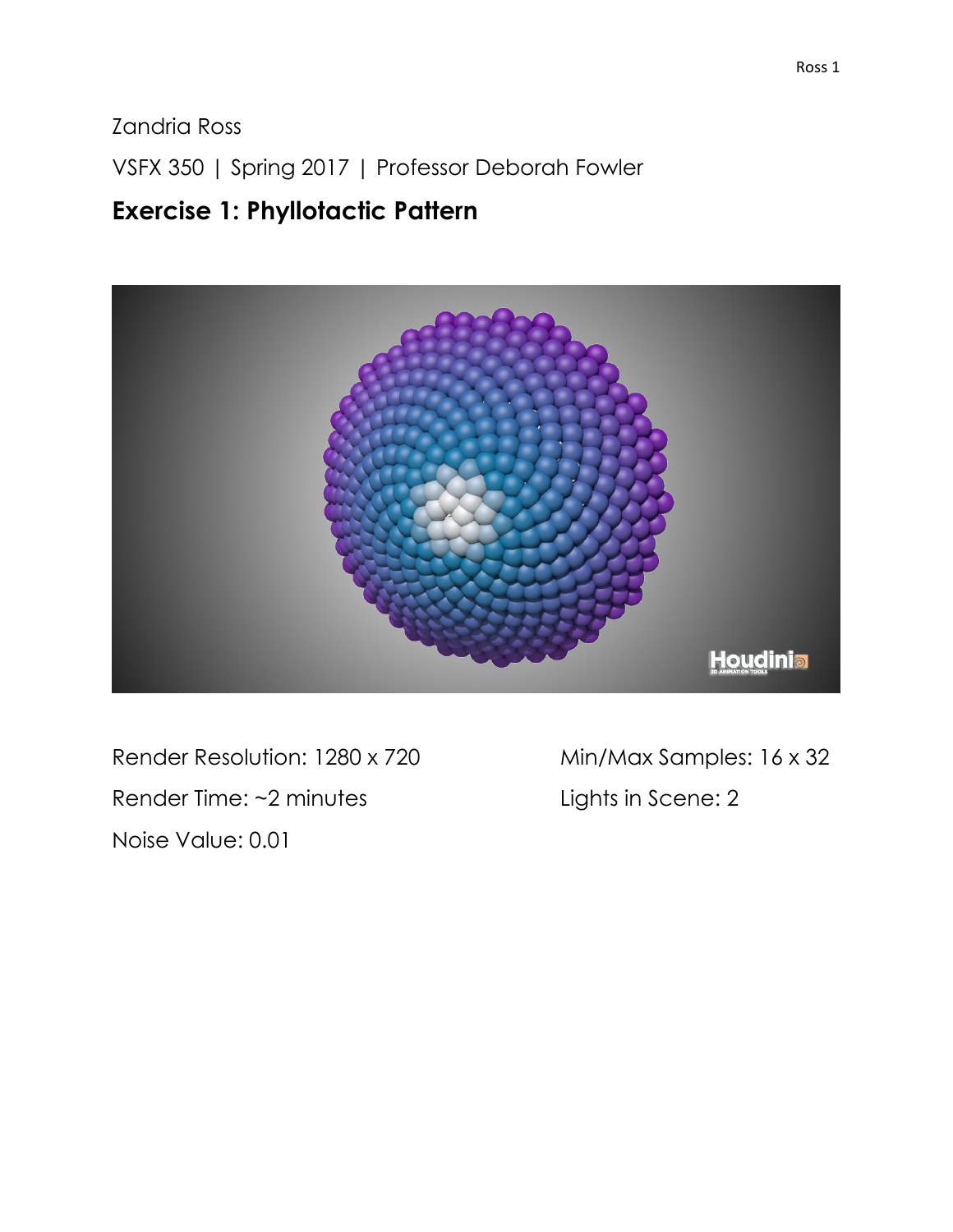## **Flower Adjustment Tab**



### Seed Types

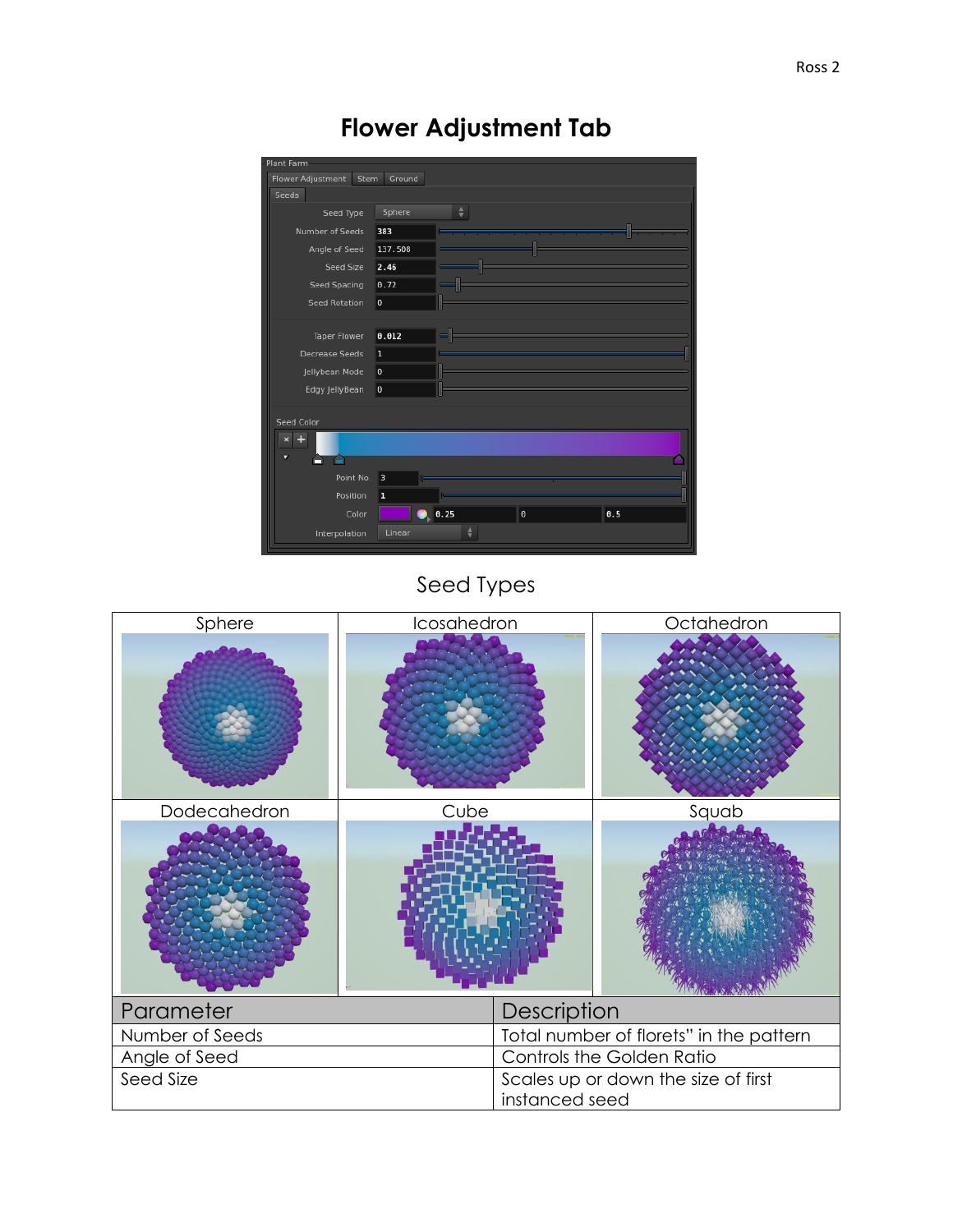| Seed Spacing        | How far apart each seed is from each |
|---------------------|--------------------------------------|
|                     | other                                |
| Seed Rotation       | Rotate the direction the seeds are   |
|                     | facing                               |
| <b>Taper Flower</b> | Bend back or forward the face of the |
|                     | flower                               |
| Decrease Seed       | Gradually decreases each seed        |
| Jellybean Mode      | Control how wavy the "florets" are   |
| Edgy Jellybean      | The "florets" become spiky           |
| Seed Color          | Control the gradation of the Flower  |

# **Stem Tab**





| Parameter                 | Description                    |
|---------------------------|--------------------------------|
| Stem Height               | Control the height of the Stem |
| Flower Height             | Control the height flower      |
| <b>Flower Forwardness</b> | Bring the flower forward       |
| <b>Scale Flower</b>       | Scale overall size of flower   |
| Rotate Flower             | Rotate flower around stem      |